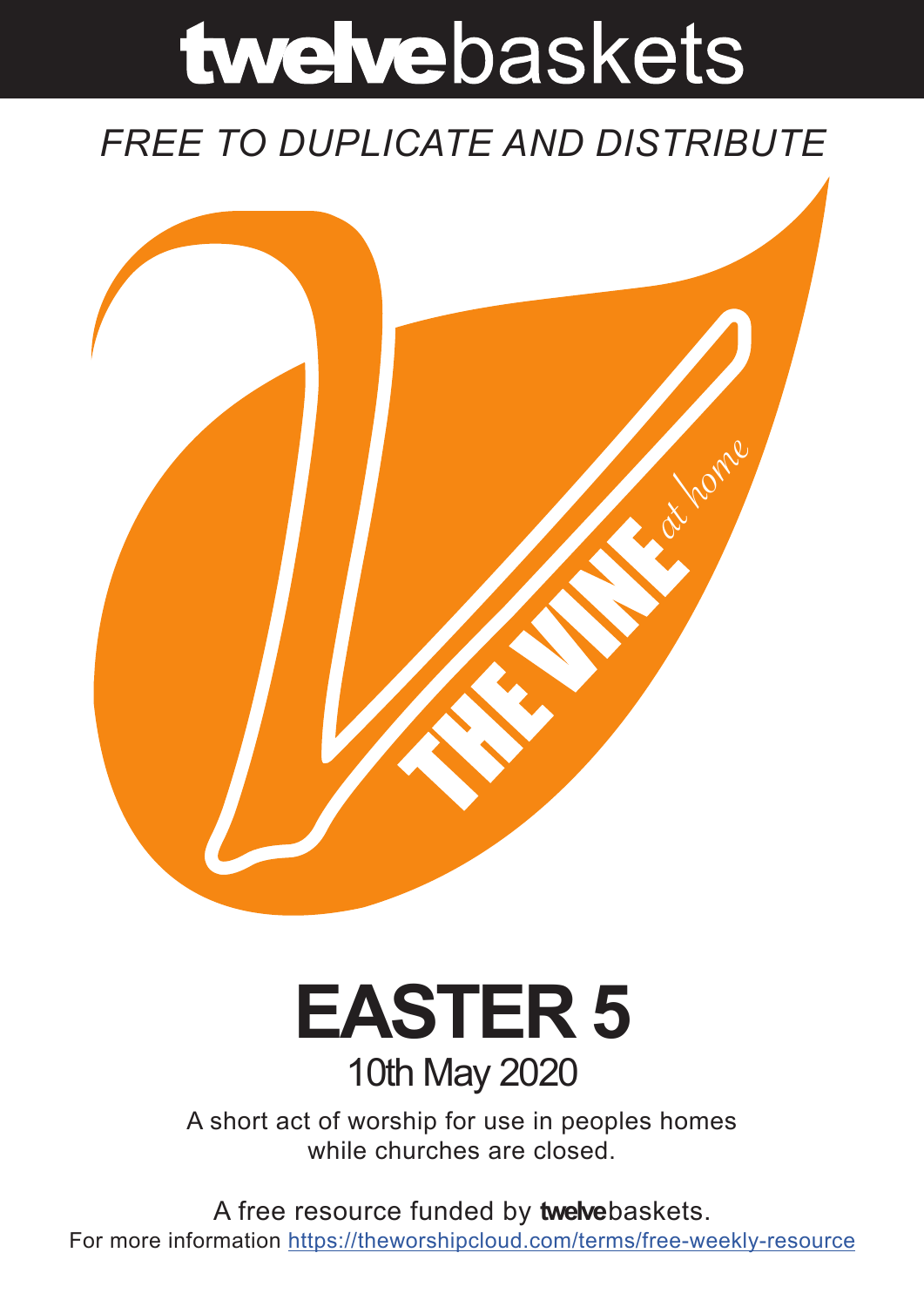As we still ourselves and come to Worship, we pause a moment and reflect on the 75th Anniversary of VE day. No parties, no celebrations, but grateful thanks.

#### *Pause*

<span id="page-1-2"></span>So loving God come and be with us. Let your Holy Spirit wash over us. Open our eyes to your presence, that we might truly worship you this day. Amen[.1](#page-1-0)

#### **Hymn: 456 STF – And are we yet alive -** [YouTube](https://youtu.be/QOEY-75qtnM)

1. And are we yet alive, and see each other's face? Glory and praise to Jesus give for his redeeming grace!

2. Preserved by power divine to full salvation here, again in Jesu's praise we join, and in his sight appear.

3. What troubles have we seen, what conflicts have we passed fightings without, and fears within, since we assembled last!

4. But out of all the Lord has brought us by his love; and still he doth his help afford, and hides our life above.

5. Then let us make our boast of his redeeming power, which saves us to the uttermost, till we can sin no more.

6. Let us take up the cross till we the crown obtain, and gladly reckon all things loss so we may Jesus gain.

Praise ye the Lord, alleluia! Praise ye the Lord, alleluia! Alleluia, alleluia, alleluia, Praise ye the Lord!

#### **Prayers**

Today we lift our voices to sing our praises to God on high. Today with shouts of Joy all creations proclaims your Holy name. So praise be to you Father, Son and Holy Spirit.

We come with thankful hearts for all the love we have been shown. We come with thankful hearts for the blessings we have received. We come with thankful hearts for your grace in our lives.

And as we reflect on all that we have, and all that we have received, we spend a few moments reflecting on the times that we have been less than we could or should have been.

Forgive us dear Lord.

<span id="page-1-3"></span>May we know this day your love and your forgiveness in our lives. Amen.<sup>[2](#page-1-1)</sup>

<span id="page-1-0"></span><sup>&</sup>lt;sup>[1](#page-1-2)</sup> Prayers by Wayne Grewcock

<span id="page-1-1"></span><sup>&</sup>lt;sup>[2](#page-1-3)</sup> Prayers by Wayne Grewcock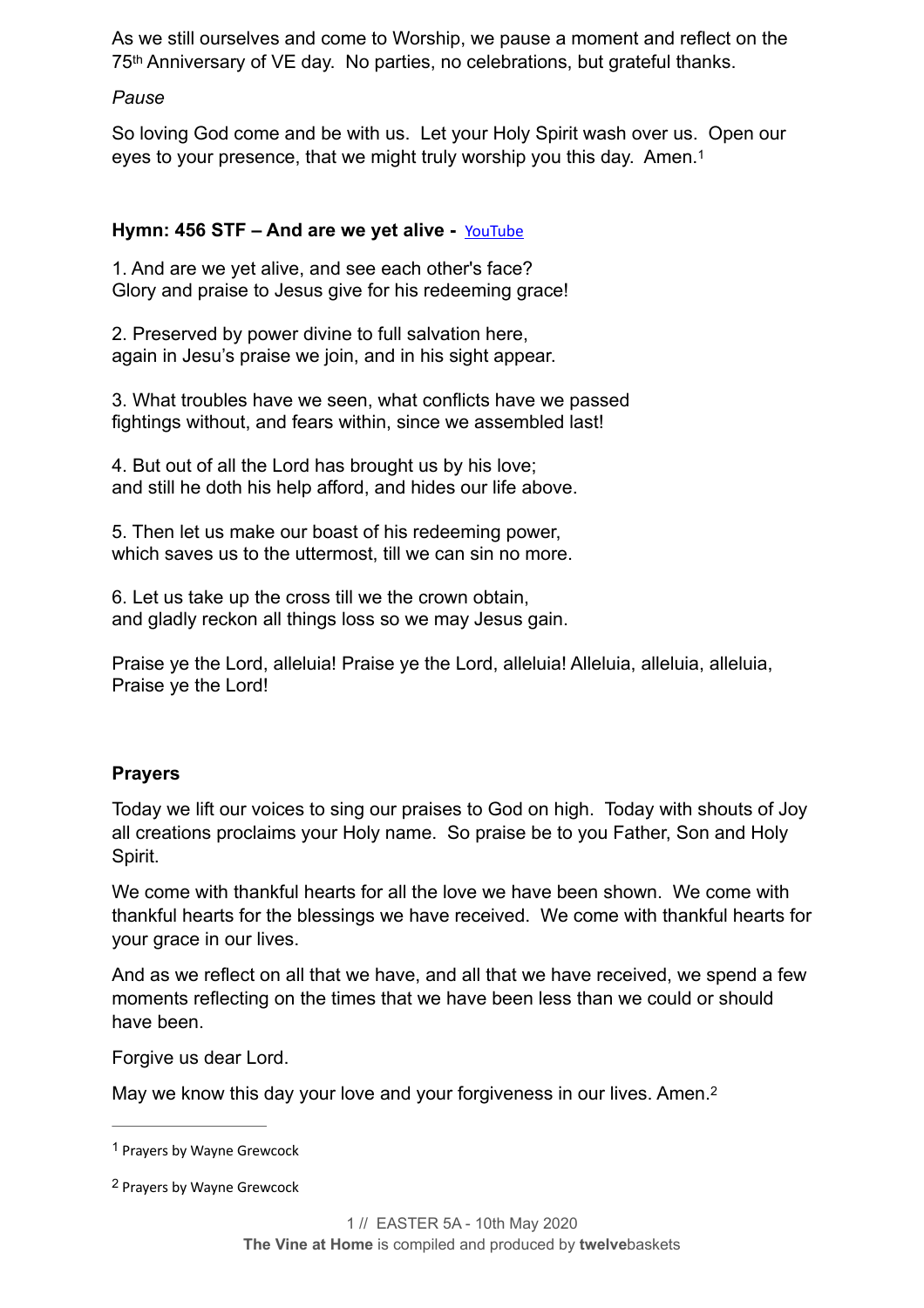**Readings**: John 14:1-14 - [Click for reading](https://www.biblegateway.com/passage/?search=John+14:1-14&version=NIV)

1 Peter 2:2-10 - [Click for reading](https://www.biblegateway.com/passage/?search=1+Peter+2:2-10&version=NIV)

#### **Reflections on the readings:**

This week's reflection starts with some thoughts by Judith Dimond, taken from her book Gazing on The Gospel:

Consider how, like Thomas, we need every day to refer to some sort of map or instruction manual, even if it is only a recipe, to get by or find our way. As it is in daily life, so it is in our moral and spiritual life – we all need a compass.

It is natural, as we read these gospel excerpts week by week, that we concentrate our attention on Jesus as guide. It is his life we follow from cradle to grave and beyond. It is his preaching and parables we ruminate over. But sometimes we are in danger of treating Christ as if he is the total manifestation of God. We get confused, like Philip, when we think of Jesus as God. Is that all of God there is? Certainly not, for consider how much stress Jesus always laid on the fact that 'the words I say to you are not just my own' and 'it is the Father, living in me, who is doing his work' (v. 10).

Consider how this week's reading, and next week's which follows straight on, anticipate the great celebrations of Pentecost and Trinity which are just ahead of us. 'I am in the Father and the Father is in me', Jesus says, and he repeats it to make sure we've taken it in. He is trying to describe the unity at the heart of the Trinity, just as next week he continues with his promise of the Counsellor, so that the Trinity will be complete. We should not reserve thinking about the Trinity to one Sunday of the year, but be alert to the many times the threefold dimensions of God are necessary parts of our direction-finding kit[.3](#page-2-0)

<span id="page-2-1"></span>As I reflected on this piece by Judith Dimond with all that is going on in our current situation it felt like my spiritual compass was just spinning round and round. Last week Alison Ransome asked us to listen deeply to God. To pray more, and share more of God in our lives with others. Our reading from John reminds us that our focus should be on Jesus who is constantly leading us and guiding us, showing us God's plans for our lives.

Our reading from 1 Peter 2:5 is helpfully put in The Message "Present yourselves as building stones for the construction of a sanctuary vibrant with life, in which you'll serve as holy priests offering Christ-approved lives up to God."

So as we make our way to Pentecost, may we find time and space to listen deeply. You are chosen by God, called to be a holy person, one of God's instruments, called to do God's work and speak out in God's holy name.

<span id="page-2-0"></span>Taken from Gazing on the Gospels by Judith Diamond [3](#page-2-1)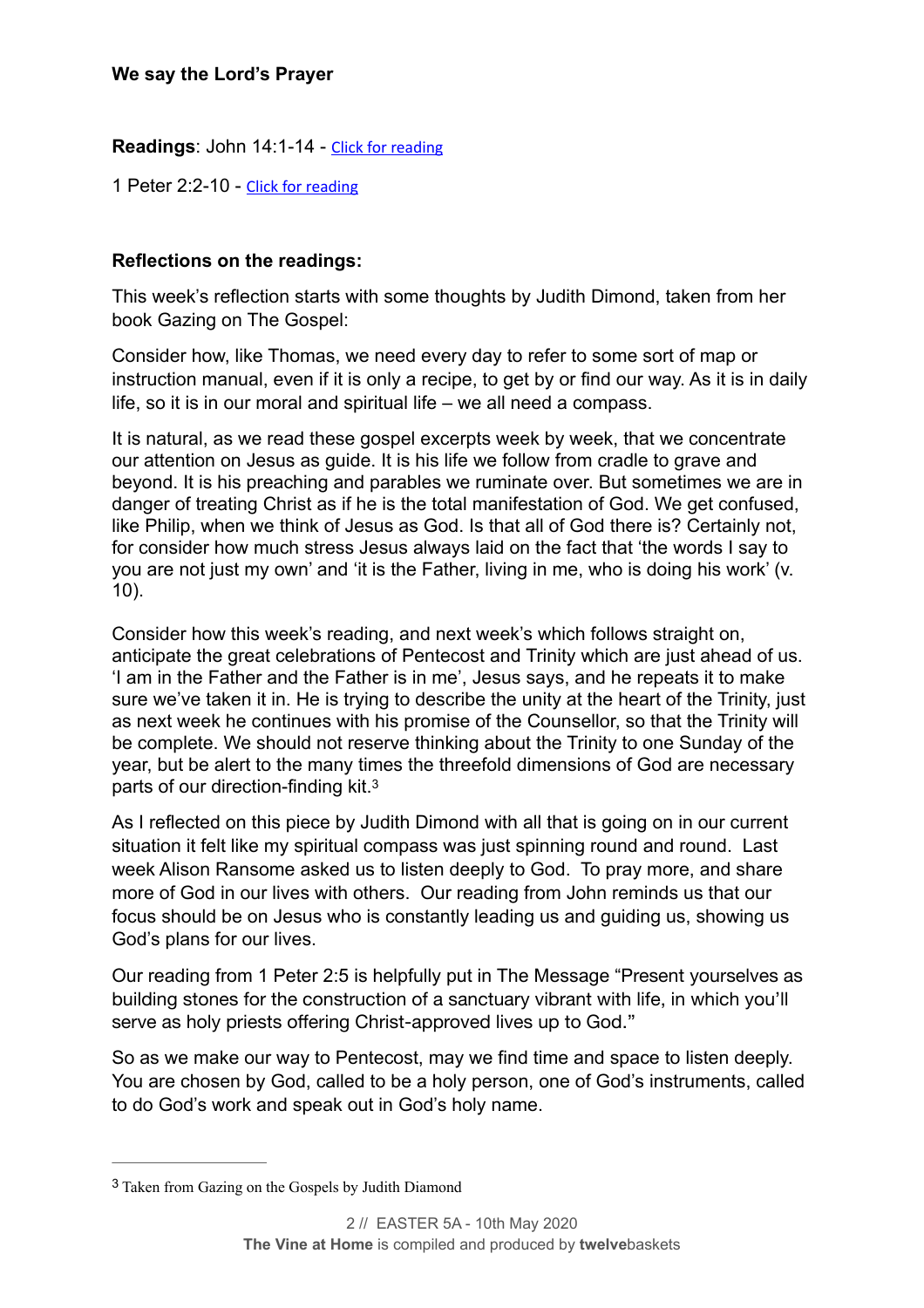<span id="page-3-2"></span>In this spinning world may God's way in our lives become clear. Amen.[4](#page-3-0)

#### **Prayers of intercession**

Living God, through the power of your Spirit you raised your son from death.

In the hope of his resurrection, we come to you now in prayers, for the world, the church, ourselves and others. Hear us, Lord, as we bring to you our concerns, our worries, and the problems faced by your people all over the world.

Lord hear us. Lord graciously hear us.

For the world, we pray for peace. Where there is conflict, disharmony, division, strife, chaos and anarchy, Lord let your peace reign.

As Jesus promised the disciples peace, may your peace be present in our world. Where there is hunger and starvation, we pray for your provision. Where there is drought, we pray for your natural streams of water to flow. Where there is spiritual drought, let your living waters flow.

To you Lord we bring our concerns for climate change… We pray for our leaders...

Lord give them the wisdom to deal with the issues of climate change and governance.

Creator God to you we bring our prayers.

Lord hear us. Lord graciously hear us.

For ourselves and others, we pray for your touch of love. Lord Jesus you came to Mary in the garden, the disciples behind locked doors, the disciples by the lake and on the road to Emmaus. Come to us we pray.

Where there are tears or fears, bring comfort Lord.

Where there are tribulations failure and despair, let your risen power enfold us in your love.

Our individual needs, concerns, worries and joy we bring to you….

Creator God to you we bring our prayers.

Lord hear us Lord graciously hear us.

<span id="page-3-3"></span>In the name of Jesus Christ, we pray. Amen.<sup>[5](#page-3-1)</sup>

<span id="page-3-0"></span><sup>&</sup>lt;sup>[4](#page-3-2)</sup> Reflection by Wayne Grewcock

<span id="page-3-1"></span><sup>&</sup>lt;sup>[5](#page-3-3)</sup> Prayers of intercession by Lansford Penn-Timity